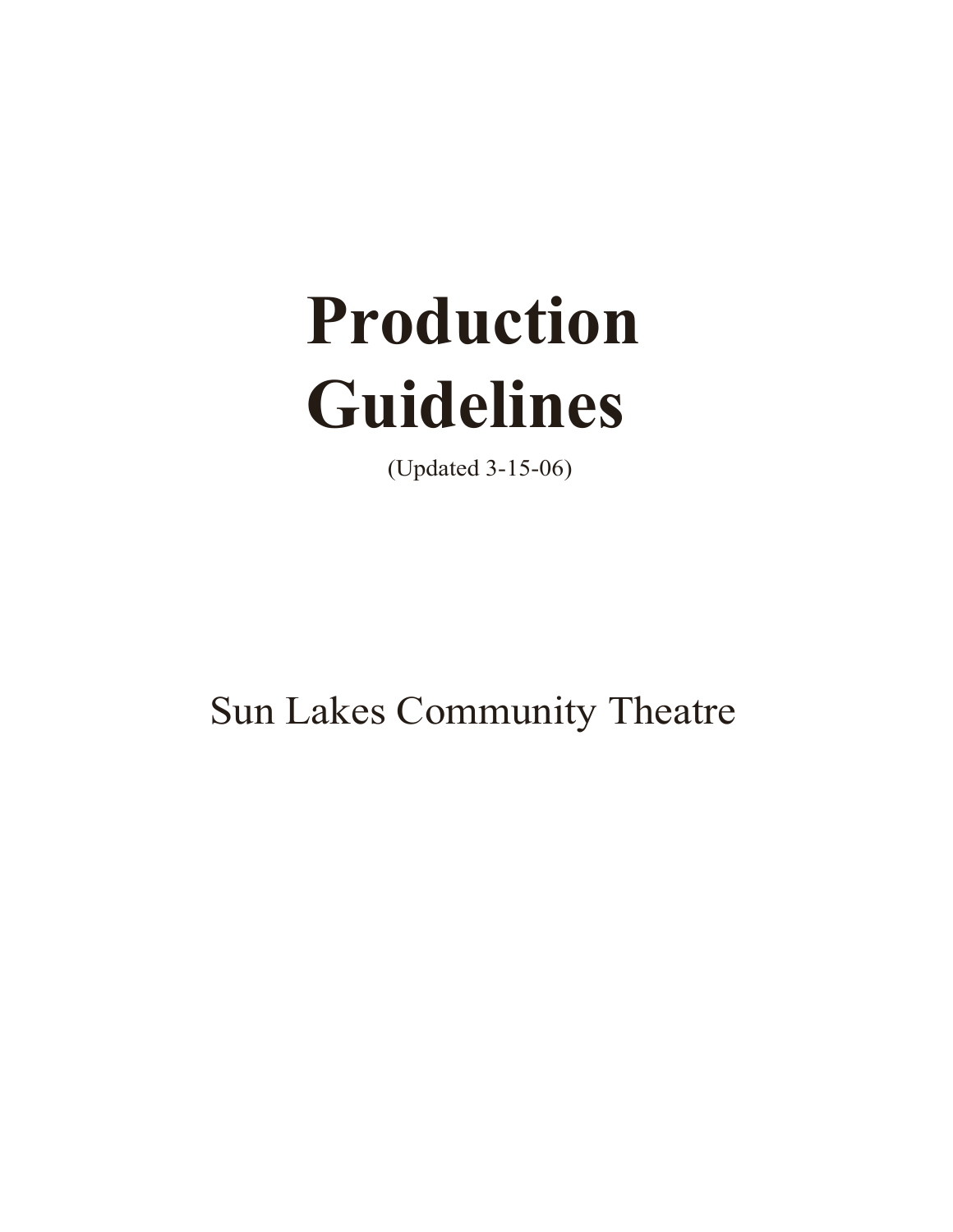# PRODUCTION GUIDELINES **Index**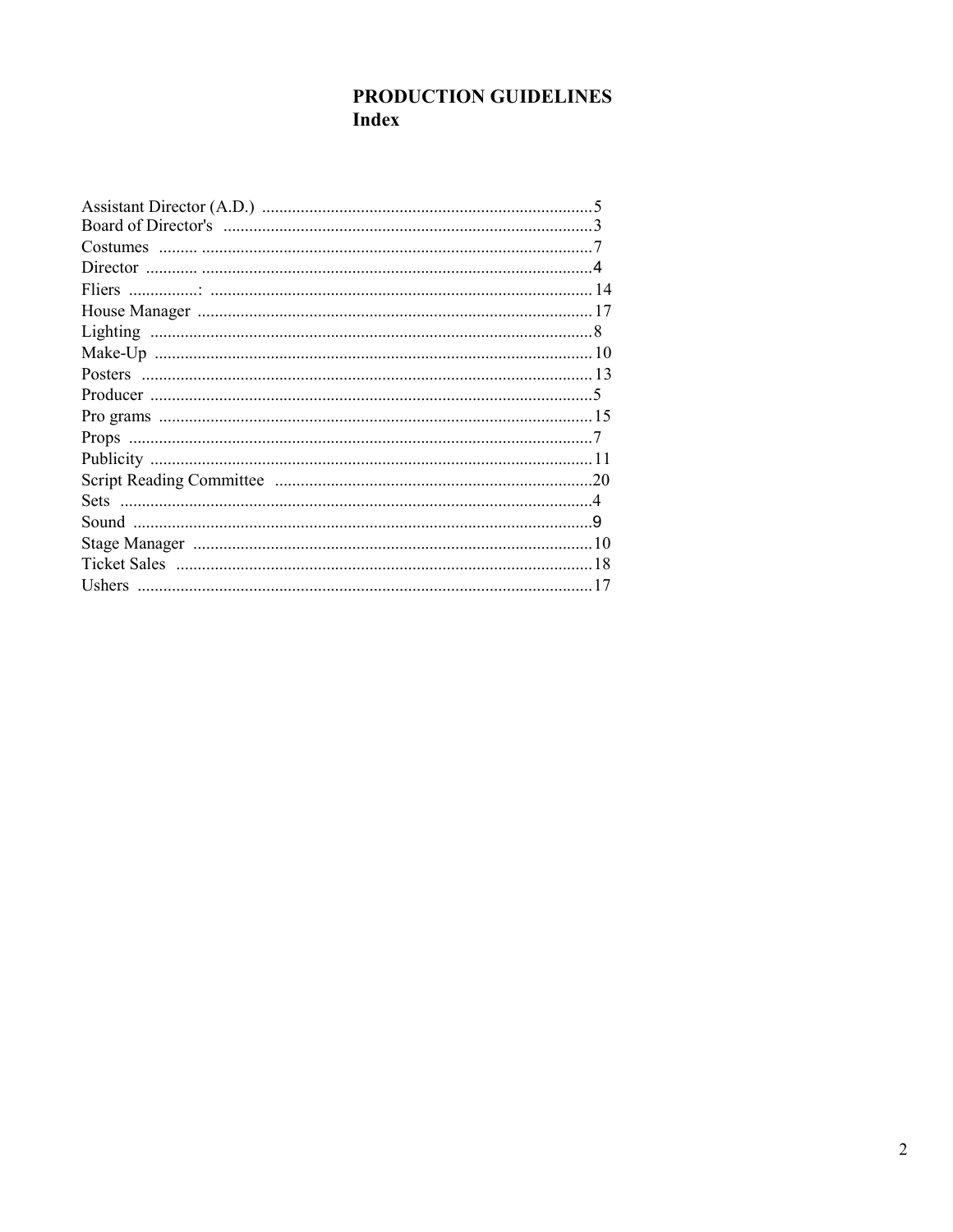## **BOARD OF DIRECTORS' PROCEDURES**

The Board of Directors will:

- 1. Approve the director.
- 2. Provide the list of scripts in the SLCT Library for consideration by director and identify the currently approved shows.
- 3. Award a \$3,500 budget.
- 4. Set a meeting date with the director to select and approve the play.
	- a. If the director suggests a script that is currently approved, action will take place to proceed with the production.
	- b. lfthe director suggests a script that is not currently approved but is in the SLCT library, all members of the Play Reading Committee must read the play and recommend it for approval by the Board.
	- c. If the director selects a script that is not in the SLCT library, the director must first contact the Board's financial secretary to order a single copy of the script for the play reading committee to read and circulate.
	- d. If the director wants to direct an original production, it must be submitted to the play reading committee and approved by that committee prior to coming to the Board for approval.
- 5. Approve the script for production and take action so that production may proceed.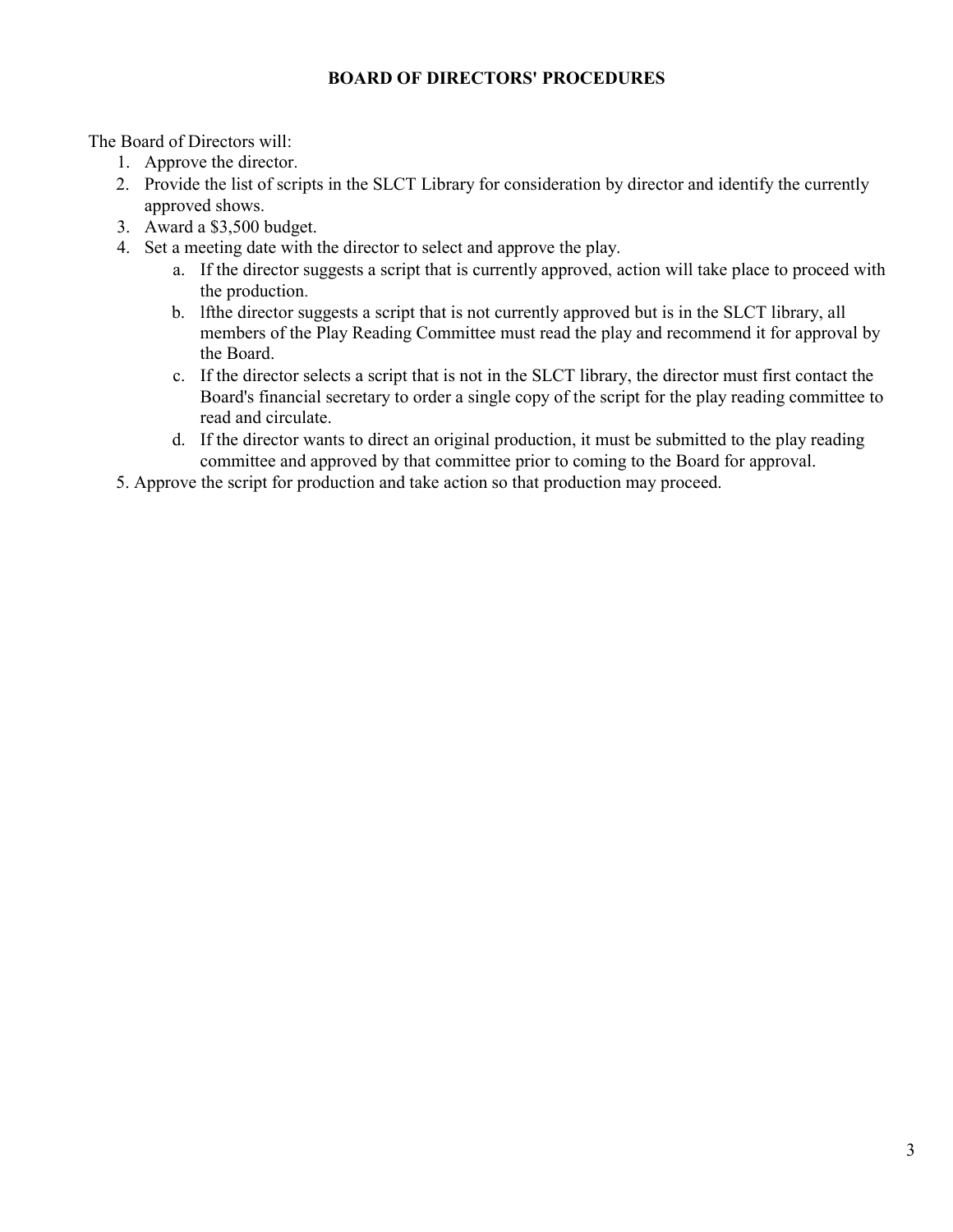# **DIRECTOR**

- 1. The director informs the board of potential audition dates. All efforts should be made to encourage SLCT members to audition. However, pre-casting is unacceptable and the director should carefully avoid any appearance of pre-casting in contacts with members.
- 2. Distributes script copies to interested persons and holds auditions.
- 3. Assures that all cast members are SLCT members or are willing to become members.
- 4. Selects the producer and then works with the producer to select the assistant director and crew chiefs.
- 5. Sets the rehearsal schedule in consultation with the Producer. Producer then schedules the space for rehearsals.
- 6. Works with the Producer and House Manager (s) making every effort to serve the Sun Lakes Community by adhering to all house rules and agreements between SLCT and the Cottonwood Country Club. Any changes proposed by the director must be brought to the Board at least 10 days prior to opening night.
- 7. Budgets expenses. Budget is to include all expenses except the dinners sold prior to performances. It would include: royalties, coffee/cookies, programs, costumes, paint supplies, lumber, cast party and any other costs required to present the production.
- 8. If the budget previously approved by the board is insufficient, the director is responsible for requesting additional funds at the next SLCT Board meeting. If it is a summer production, the director will contact the board president who will contact the other board members.
- 9. The cost of gifts for cast members shall remain the responsibility of the director. No reimbursement will be given.
- **10. The director is ultimately responsible for the** overall look **and presentation of the production.**

**Updated: 2-7-06**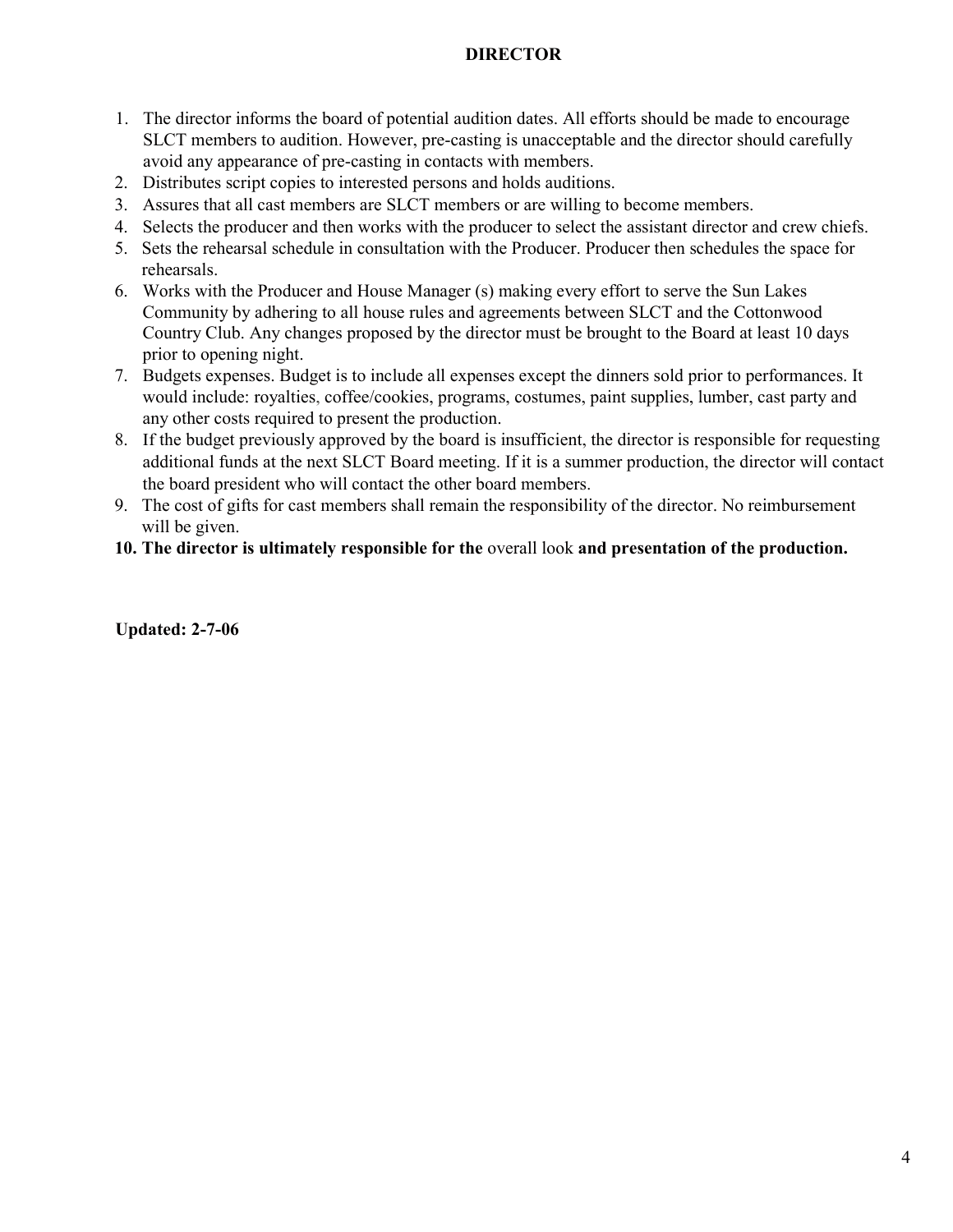## **PRODUCER**

- 1. The producer will arrange audition and rehearsal space after consulting with the director regarding rehearsal dates and times. Will also make any alterations necessary due to changes in schedule. Prepares and distributes schedules if the director so requests.
- 2. Keeps in contact with management regarding rehearsal space changes.
- 3. Works with the director in selection of Crew Chiefs.
- 4. Works with the publicity chief to get promotion of both auditions and performances,
- 5. Advises the house manager of any special needs.
- 6. Arranges the cast party location and menu. Determines eligibility to attend.
- 7. Arranges for the menu for prior-show dinners and works with the ticket chair to notify catering.
- 8. Responsible for archival history of show (ie clippings, program copies, lists etc.)
- **9. Assists the director in whatever capacity the director desires during the rehearsal process.**

# **ASSISTANT DIRECTOR, (A.D.)**

- 1. The assistant director distributes scripts at the first rehearsal and co lleets them at the end 0 f the production period if required.
- 2. Assists the director as needed at auditions.
- 3. Writes blocking and other notes into the script as requested by the director.
- 4. Serves as prompter during early rehearsals and obtains a regular prompter during later rehearsals if AD is fulfilling other show related responsibilities.
- **5. Helps the director in whatever capacity the director wishes in the rehearsal period and for the run of the show.**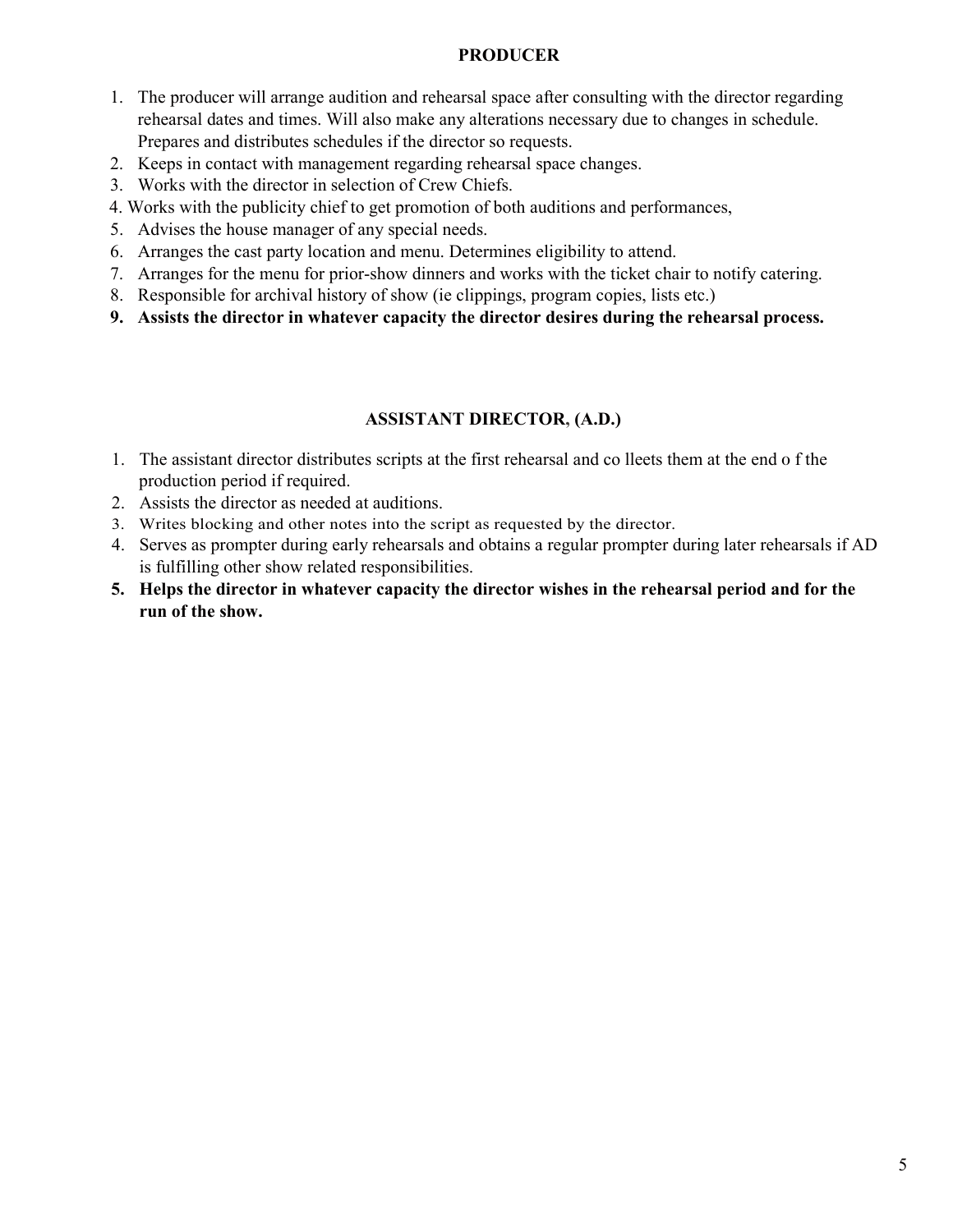#### **SETS**

The director designs a set or appoints a scenic designer who develops the set design. This person is also responsible for providing a floor plan and elevation (to scale) if desired by the director. The director makes decisions regarding furniture and set pieces and meets with technical/prop crew chief to determine availability. Based upon the results of this research, the director will assign responsibilities accordingly.

A diagram of performance space is used to determine if the set design will accommodate the actors' movement, props, and furniture. These decisions must be made before the set building and the furniture search commences.

# **SET BUILDING:**

- 1. The building crew chief meets with the director and/or set designer to go over plans as described above.
- 2. Takes an inventory of existing flats from storage then makes a list of additional supplies needed to create the proper scenery. The expenditures must be approved by the director, then supplies may be purchased.
- 3. Sets the dates for construction of needed items and recruits a building crew. Responsibility includes contacting the crew with dates and times when they can get into the Robson storage units (bldg 8, units 2,3, & 4) on Price Road.
- 4. Checks with the producer regarding the date and time of load-in and contacts crew members and provides proper vehicles for transfer of flats.
- 5. Schedules and directs the load in and the removal of flats, set pieces, lighting and sound equipment, legs and other items for the production. Check with the appropriate crew chiefs to identify items.
- 6. Determines which flats and set pieces are to be retained, repaired, or scrapped.

# **SET PAINTING:**

- 1. The scene designer, or another individual appointed by the director, is responsible for painting and decorating the set appropriately.
- 2. This person sets the dates to paint and orders all necessary supplies. Must check with producer to see that supplies needed are within budget.
- 3. Schedules dates with set builder and gets together a paint crew for painting days and also for the load-in day when last minute adjustments are normally made.
- 4. The scene designer/painter must meet regularly with the director or producer to report progress.

# **RISERS:**

- I. A riser chief is appointed by the board to oversee all aspects of riser storage, maintenance, movement, and set up.
- 2. Meets with director/producer to learn of available dates for the house and the strike date and time.
- 3. Makes arrangements with the HOA#2 Facilities Manager to have the risers moved from storage to San Tan and returned.
- 4. Solicits volunteers from the membership to assist with set up and tear down.
- 5. Takes responsibility for the black legs to dress the house.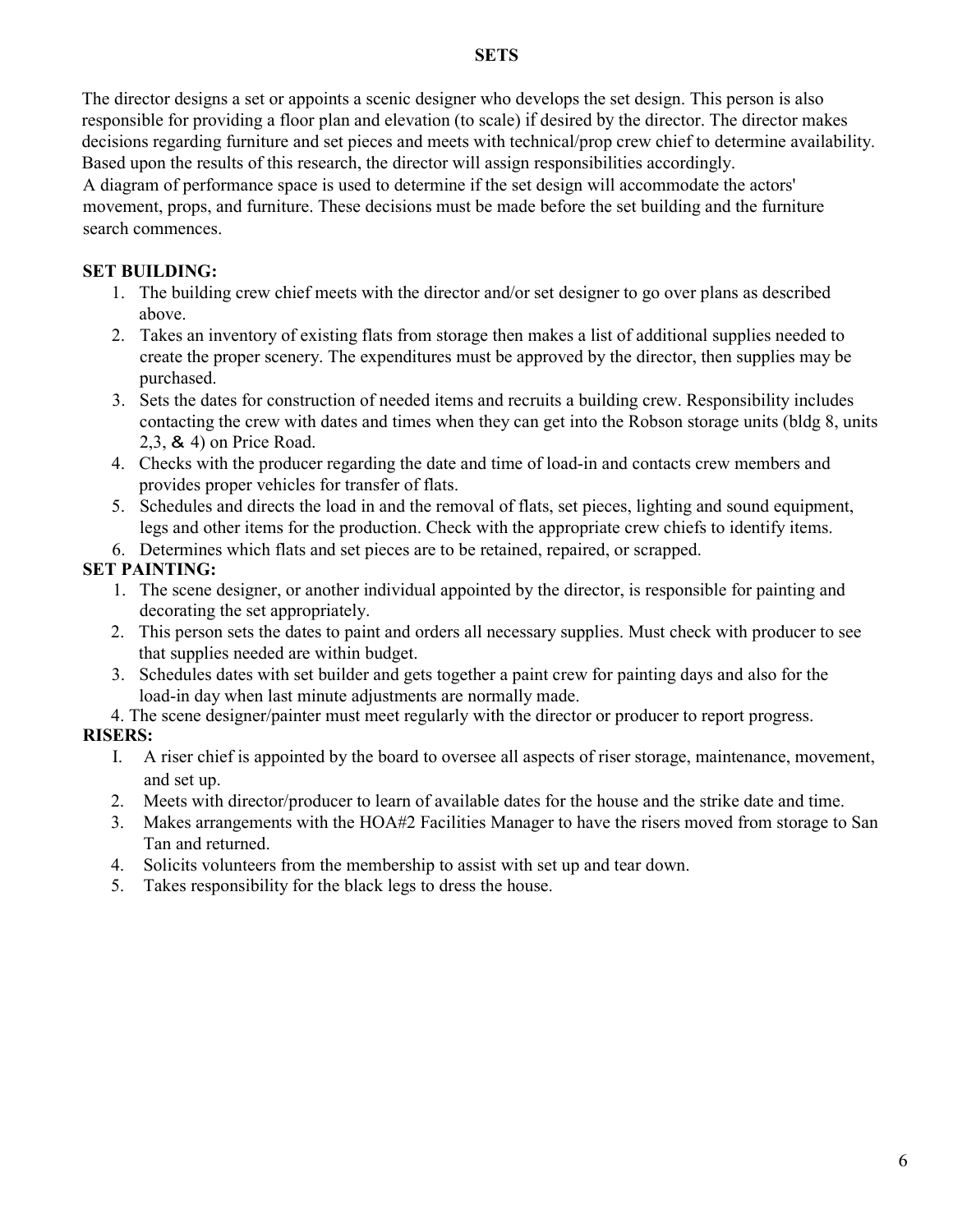## **PROPS**

- 1. The prop Crew Chief is selected by the director and the producer.
- 2. Meets with the director and obtains a script. Must go through the script and make a list of all needed props and go over list with the director.
- 3. Checks expenditures with the director to assure they are within budget.
- 4. Meets with SLCT master props coordinator to learn what is available in storage.
- 5. Gathers all needed props and meets with the director or producer periodically to see if any additional props are needed or if some have been eliminated.
- 6. Selects one or more crew members to assist with gathering props and working props during performances.
- 7. Must be backstage during final rehearsals and for run of the show to assure that props are in the correct place and accessible to actors.
- 8. Gathers props at the end ofthe run.
	- a. Meets with the master prop coordinator to determine how to handle storage/return.
	- b. Returns loaned props or rented props to appropriate individuals.
	- c. Returns items to storage that are to be kept.

## **COSTUMES**

- 1. The costume crew chief is selected by the director and the producer.
- 2. Meets with the director to discuss "concept" of costumes for each character. The crew chief then makes a list of needed items, colors etc. Discuss costume needs with the actors. Often actors wish to use some oftheir own things. Presents list to the director for approval.
- 3. All expenditure for fabric, shoes, hats etc. or rental of costumes must be director approved.
- 4. Meet with the SLCT master props coordinator to review the costumes that are available in storage.
- 5. Select a crew of helpers to find costumes and to assist actors during the show.
- 6. As each item is obtained, consult with actor and director for approval.
- 7. Make sure that all costumes are available for tech rehearsal, dress rehearsal and for each performance and that someone is available backstage to assist with changing if needed.
- 8. Gather and return all costume materials at the end of the show to the appropriate source.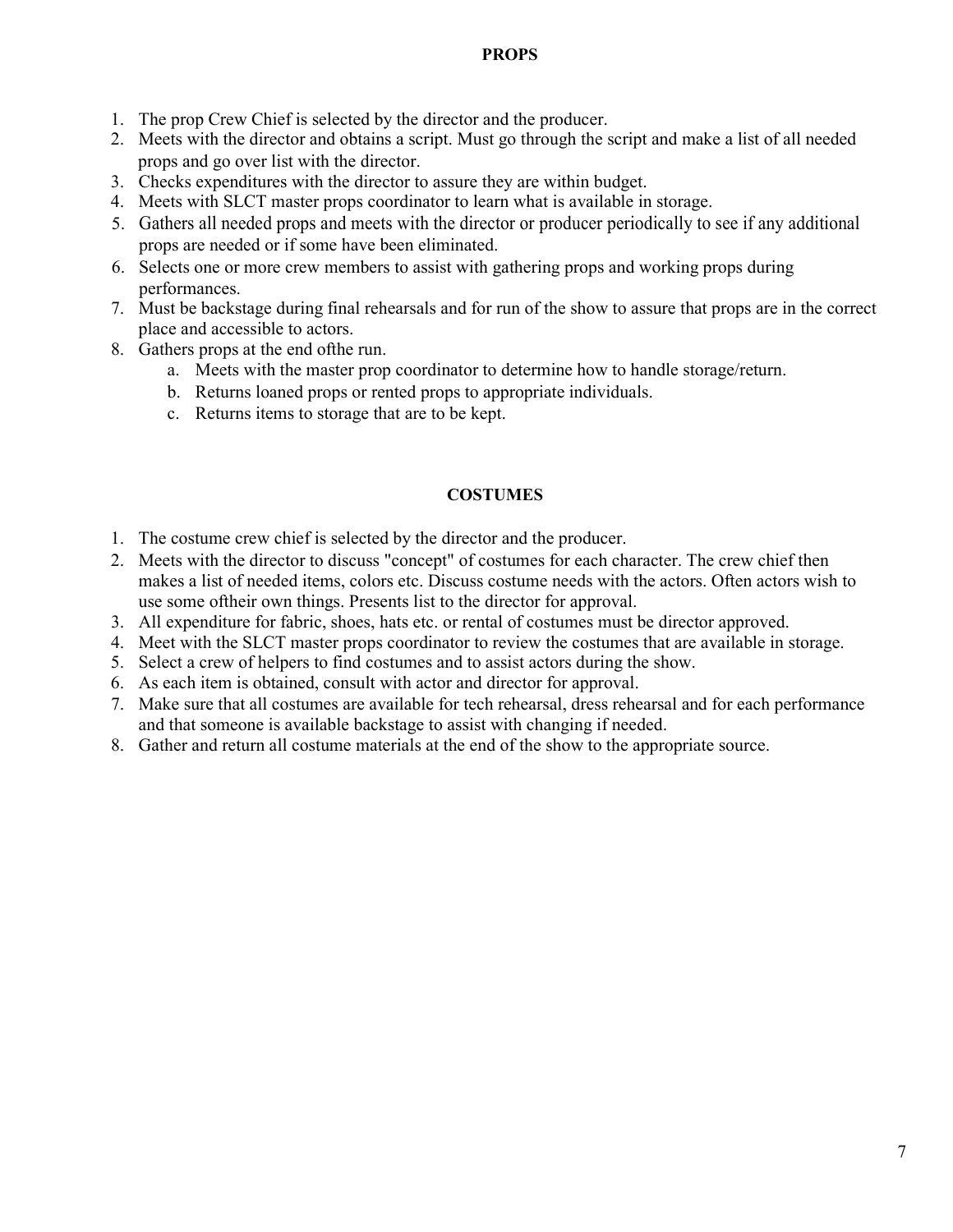# **LIGHTING**

- 1. The master lighting chief is appointed by the board of directors.
- 2. Responsible for all aspects oflighting the show according to the needs of the director.
- 3. Meets with the director, obtains a copy of the script and marks all existing light cues. Meets with the director to see if additional lighting is needed.
- 4. Takes an-inventory of current supplies and determines any additional needs for lighting instruments, gels, lamps or accessories.
- 5. All expenditures for supplies unique to a particular show must be approved by the director. Any major expenditures for new equipment must be approved by the board
- 6. Orders supplies and keeps back-ups for use in case of mid-production malfunction ofa lighting instrument.
- 7. Selects one or more assistants to help set lights on load-in day or any time prior to tech rehearsal.
- 8. Selects one or more assistants to help run the board for performances.
- 9. Be present and in charge of all lighting for last week of rehearsals and all performances.
- 10. Take down and store all equipment that is not permanent to the facility.
- 11. Work with set builder as appropriate to get equipment moved to and from Robson storage.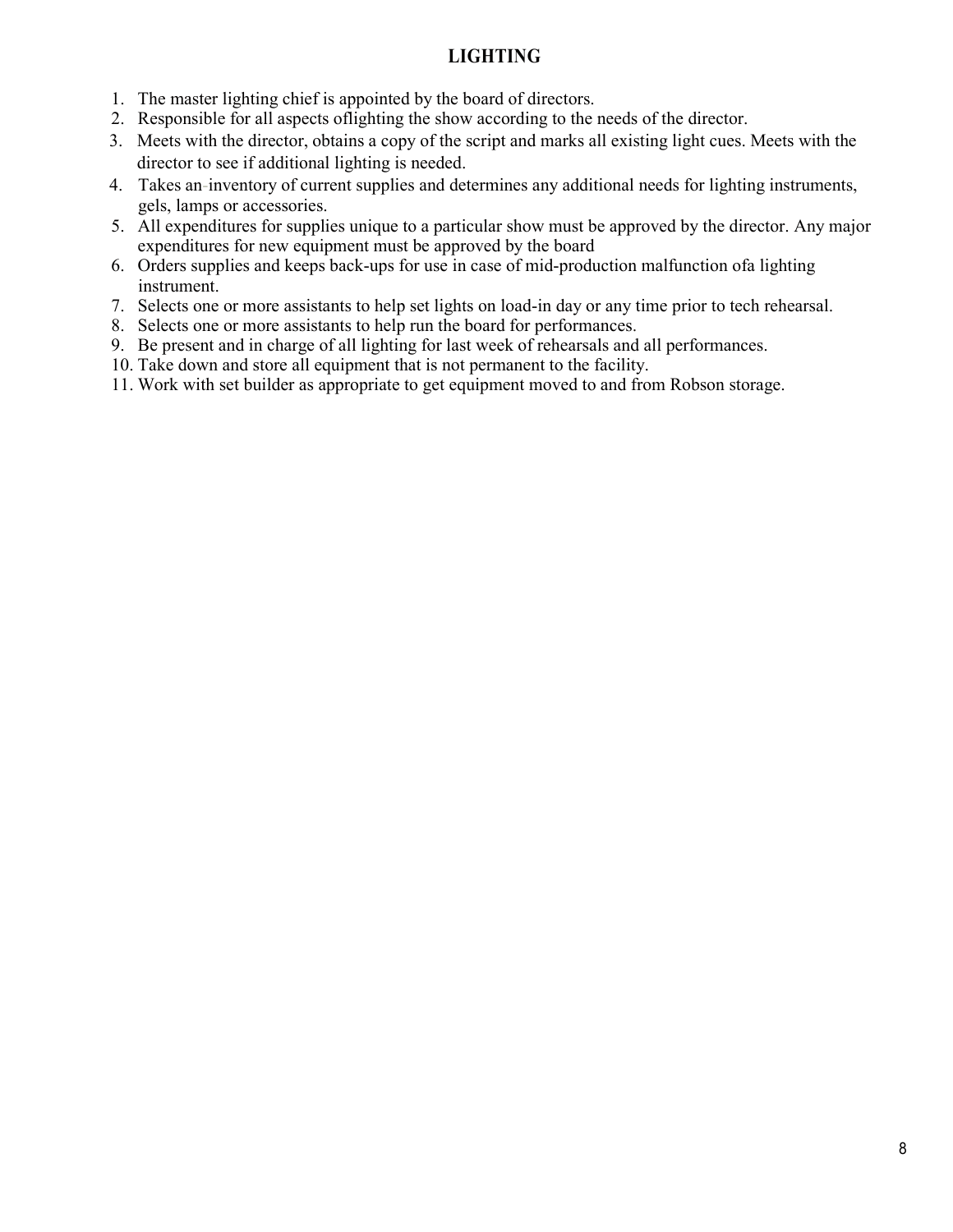#### **SOUND**

- 1. The master sound chief is appointed by the board.
- 2. Responsible for sound effects, music and all microphones needed for the production.
- 3. Meets with the director to get a script and discuss sound needs. Marks the script with all current sound cues. Checks with the director to see if additional sound cues are needed or have been added.
- 4. Determines any sound disks or supplies to be purchased and gets approval from the director. Major purchases for equipment must be approved by the board.
- 5. Finds appropriate sounds and records them for use during the show.
- 6. Works with director for music appropriate to the show: music used prior to show, intermission, during dinner and in the body ofthe show. Records that music and arranges for appropriate equipment for its use.
- 7. Selects one or more assistants to help with setting up mics, replacing batteries, cueing sound effects and running music.
- 8. Be present with sound cues ready for all rehearsals during the last week.
- 9. Provides mics for tech rehearsal, dress rehearsal and run of the show.
- 10. Conducts mic check before the house opens and without interfering with those having the pre-show dinner on designated nights ..
- 11. Strikes all equipment and takes to storage after the run of the show.
- 12. Works with set builder as appropriate to obtain and return equipment from Robson storage if needed.
- 13. Takes an inventory of all equipment after each rehearsal and show (especially mics, head sets, and assistive hearing devices). Arranges for any repair or replacement.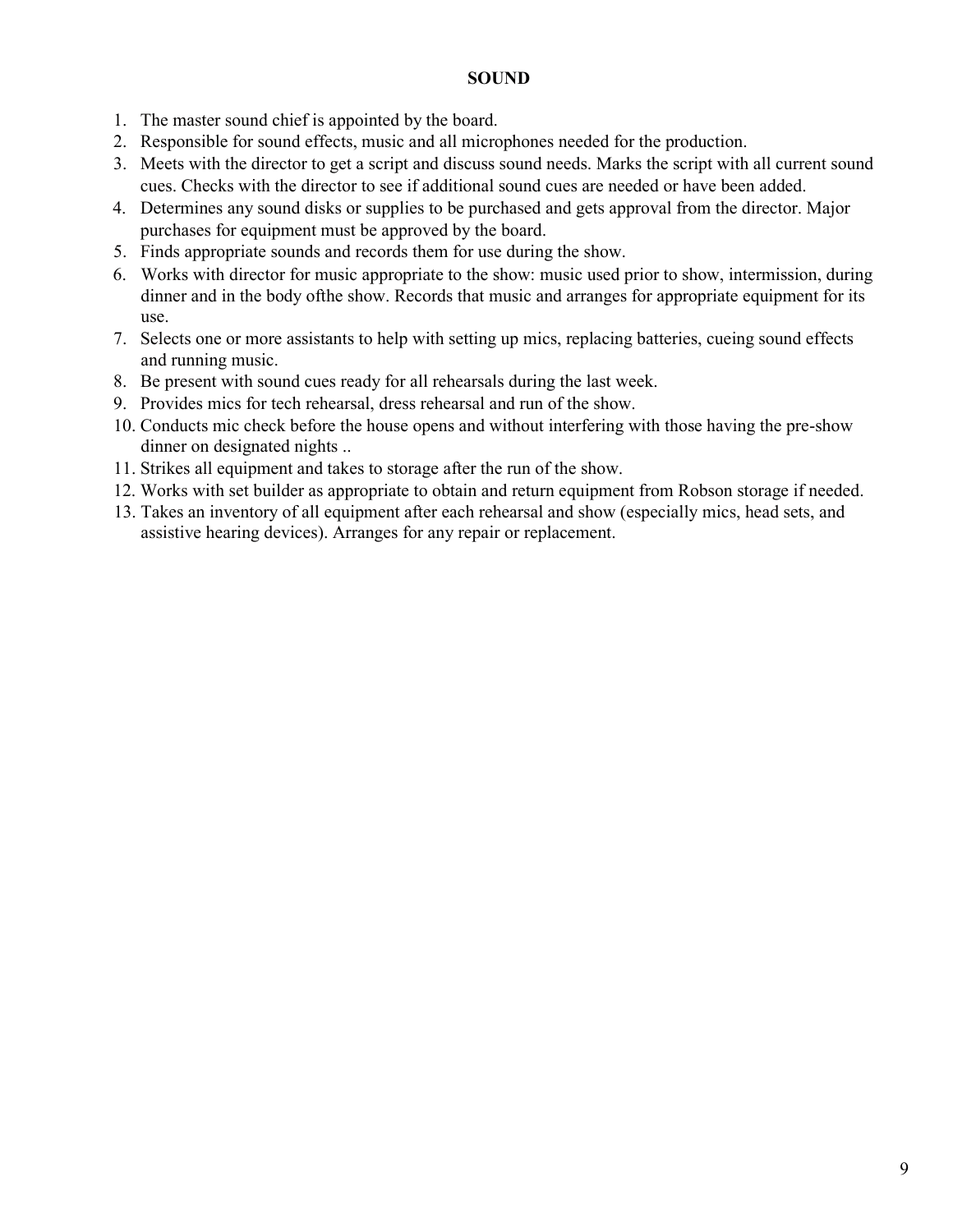# **MAKE-UP**

- 1. The make-up crew chief is appointed by the director and producer.
- 2. Responsible for providing make-up services as needed by the director during the last week of rehearsal and run of the show.
- 3. Takes inventory of supplies on hand, lists supplies needed and gets approval from the director to purchase supplies.
- 4. Obtains assistants as needed to apply make-up to actors and a stand-by person who will be present during each show for make-up refreshment as the run progresses.
- 5. Takes an inventory and stores supplies after the show.

# **STAGE MANAGER**

- 1. The stage manager is appointed by the director and producer.
- 2. Responsible for running the show backstage.
	- a. Communicates with director or out-front person thru headsets.
	- b. Follows script to assure that actors are ready for cues.
	- c. Assists with mic changes/costume changes when needed.
	- d. Lets out-front person know when all props and actors are ready.
- 3. Must be present at all rehearsals during the last week and the run ofthe show.
- 4. Sets the black legs or stage as appropriate for the show.
- 5. Keeps actors and crew off of the stage and out ofthe house after it opens for the audience.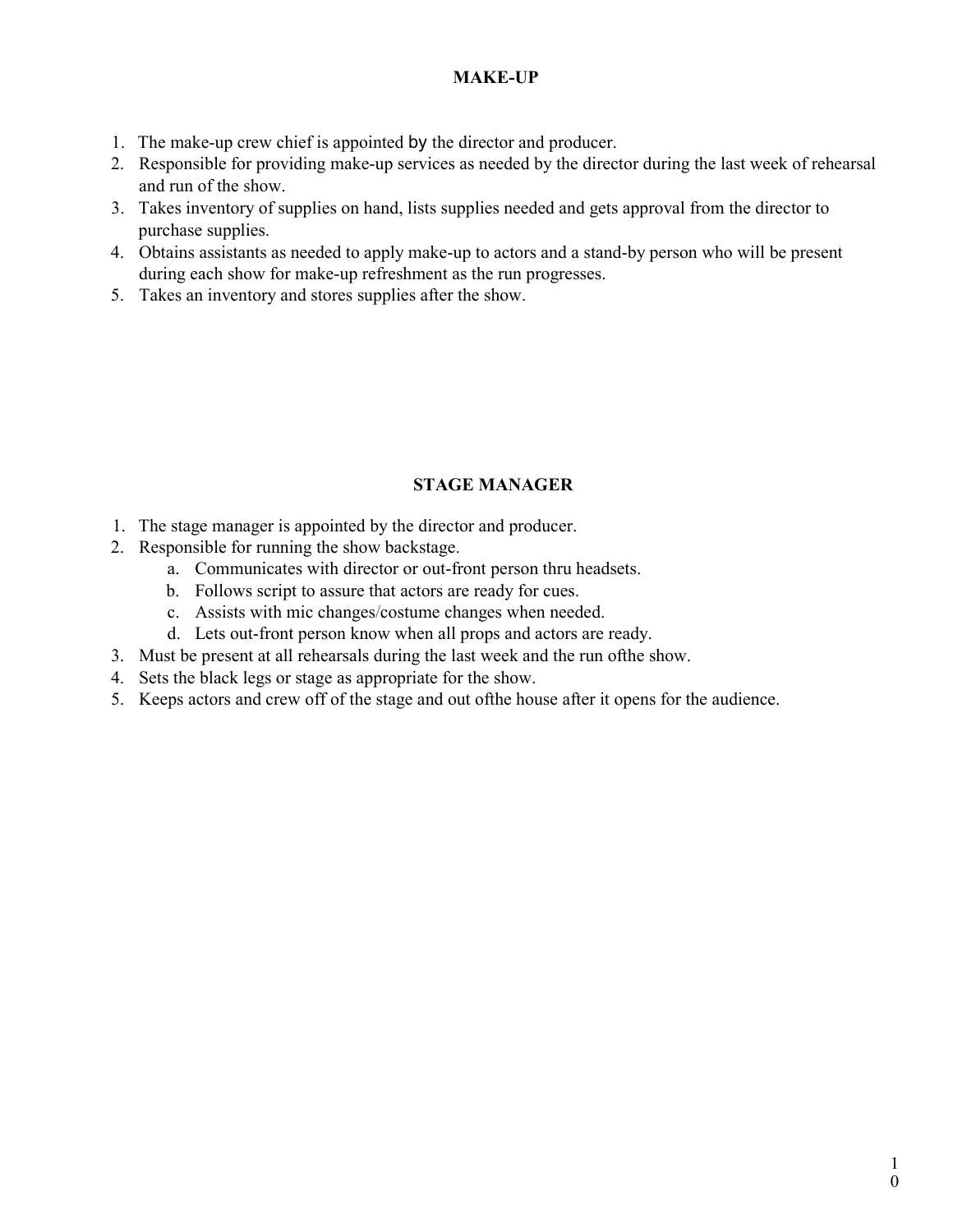# **PUBLICITY**

# I. DESCRIPTION:

- 1. The publicity crew chief is appointed by the director and producer
- 2. The publicist is responsible for all aspects of promotion specific to a play, which includes, but is not limited to, the following:
	- *a.* Articles for area newspapers including the *Independent* and Robson's *Splash*
	- b. Newsletter articles and/or web sites for each of the three phases within Sun Lakes
	- c. Posters for bulletin boards throughout Sun Lakes, SunBird, Solera, and area businesses
	- d. Flyers for distribution via organizations, meetings, and ticket sales sites
	- e. Contacts with Sun Lakes' organizations to have speakers/announcements at their regular meetings and/or information in their newsletter

f Sun Lakes News on Western Broadband.

- g. Scroll announcements Western Broadband ..
- h. Billboards (2) for Glenburn/Riggs intersection
- i. Pictures as needed to support all ofthe publicity efforts
- 3. Appoints or contacts various people to be responsible for above jobs. Normally, one person does the media, another the road signs, another the sales posters and another fliers. All report to the publicity crew chief Crew chief normally does media portion.
	- 4. Back-schedules the deadlines so that when volunteers agree to do one of the above jobs, the crew chief is able to give them a deadline.
	- 5. Take photos of cast and rehearsals for publicity (or obtain a photographer) and work with the program crew chief to obtain photos for the program.
	- 6. Keep a file of all publicity items to pass on to the historian and to the next person handling publicity for upcoming productions.

# **HOW TO PROCEED WITH PRODUCTION PUBLICITY**

(Step-by-step instructions.)

#### II. ACTIVITIES

- A. Meet with the director and the producer as soon as possible, but no later than three months prior to the play's scheduled opening. This is necessary for *Splash* deadlines on the l lth of each month i.e. December 11 for a January issue and August 11 for a September issue.
	- 1. Identify the playwright and other noted works.
	- 2. Determine the play dates, location, curtain times, and pre-dinner show dates.
	- 3. Establish the name and phone number of the ticket sales manager.
	- 4. Confirm ticket prices for the play only and for the pre-show dinner.
	- 5. Obtain a synopsis ofthe play, a few quotes from the director to be used in articles, and his/her perception of the play's appeal to Sun Lakers.
	- 6. Outline brief biographies of the director, the assistant director, and the producer.
	- 7. Obtain a listing of the actors and their character names.
	- 8. Copy the rehearsal schedule with locations.
	- 9. Exchange phone numbers and e-mail addresses.
- B. Develop a calendar of deadlines and appropriate action items.
	- 1. Note the article submission deadlines for all publications.
	- 2. List the meeting times and locations of service organizations.
	- 3. Identify the first and last days and locations ofticket sales.

C. Outline and assign the set oftasks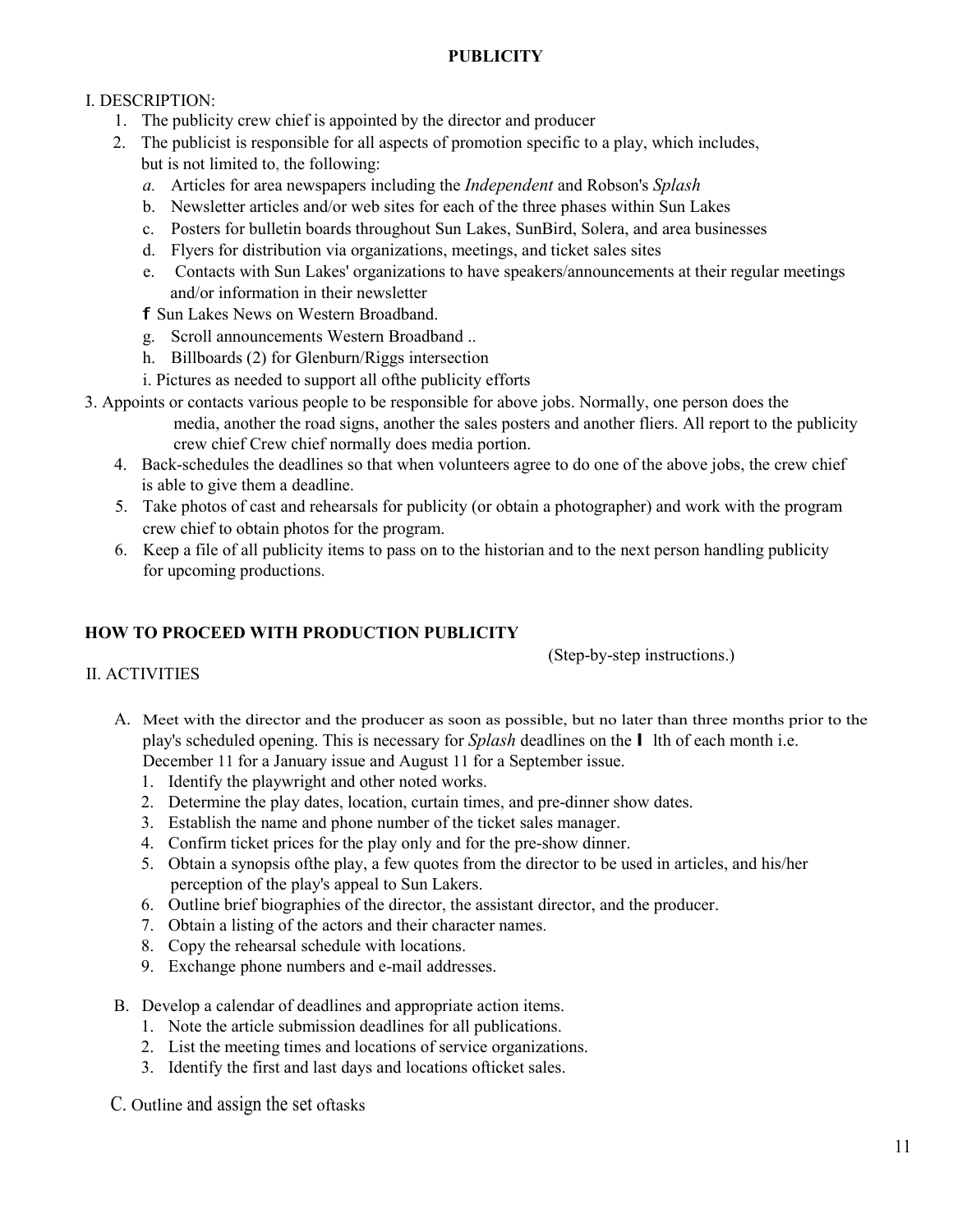- 1. Review skills needed to complete tasks.
	- a. Take pictures and have them developed.
	- b. Paint billboards.
	- c. Design and layout posters and flyers.
	- d. Write articles.
	- e.Speak to service organizations.
	- f Conduct interviews.
- 2. Assign tasks with established deadlines per the calendar.
	- a. Identify tasks within publicist's own talents and time constraints.
	- b. Solicit the assistance of others as needed by conferring with the producer, director, friends, and by using sign-up sheets at meetings.

# III. POSTER POLICIES and LOCATIONS

## A. Policy

The use ofbulletin boards within Sun Lakes is subject to very restrictive posting policies in all three phases. Essentially, full use of posters is permitted only in the phase in which the play is held. However, each phase has access to bulletin board space in the other two phases, so the activity directors must be encouraged to put posters at the other two phases. Although the food and beverage folks control publicity in and around the immediate area of the San Tan, it is best to work through the HOA#2 Recreation Manager. *Ideally, with three pre-show articles and one post-show article for each play, if there is a summer production, there will he an article in every issue of the Splash each year.* 

## B. Contacts

| 1. Sun Lakes I |                | 895-0415        |
|----------------|----------------|-----------------|
| 2. Phase II    | Linda Caton    | 895-3550 ext 22 |
| 3. Phase III   |                | 802-0139        |
| 4. SunBird     | Tisha Aldredge | 802-4901        |
| 5. Renaissance | Kathy          | 883-2715        |
| C. Locations   |                |                 |

- - 1. Within Sun Lakes Phases
		- a. Sun Lakes I (Give to SLHOAII Recreation Director)
		- b. Cottonwood (Give to SLHOAII Recreation Director)
		- c. Palo Verde (Give to SLHOAII Recreation Director)
		- d. Ironwood (Give to SLHOAII Recreation Director)

e.Oakwood (Give to SLHOAII Recreation Director)

- f Renaissance
- 2. Outside Sun Lakes Phases
	- a. Sunbird one location in clubhouse
	- b. Sun Lakes Library may not have ticket prices on it.
	- c. True Value
	- d. Bashas'
	- e.Gentry Barber Shop
	- f Education Center
	- f. Springfield
	- g. Sclera
- D. Types and Uses of Posters
	- 1. Large  $20'' \times 30''$  (2) used with the easels (2)
		- a. Ticket sales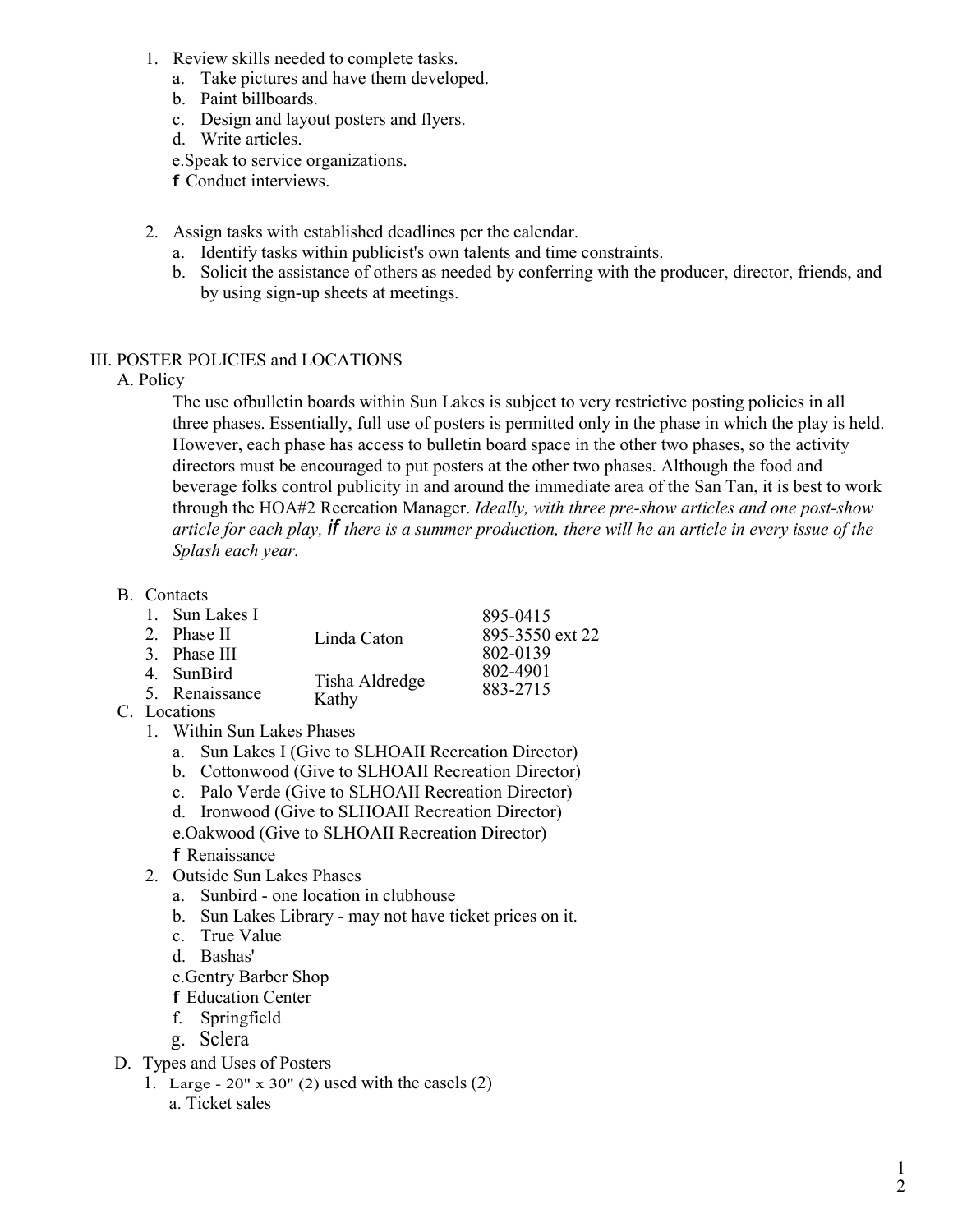b. Phase I Clubhouse lobby

- 2. Regular- 8 1/2" x 11 " (500)
	- a. Bulletin boards
	- b. Flyers for meetings and organization distributions
	- c. HOA#2 Recreation Dept. (450)
- 3. Reduced 4-ups for SLCT members, easels, and other locations (100 sheets x 4)
- 4. Billboard 4' x 8' (2)
	- a. Storage with SLCT flats, building 8, unit 3
	- b. Placement at the northwest and southeast comers of the Riggs and Glenburn intersection
	- c. Set up should be done on weekend before start ofticket sales

#### E. Easels

- 1. Location in props storage, building 8, unit 2
- 2. Special applications
	- a. Easel carrying case for ticket sales personnel.
	- b. Top cross piece to hold posters in place for outside or long-term use.
	- c. Bottom cross piece to hold 4-up TAKE ONE notices.

#### IV. REQUIRED INFORMATION FOR POSTERS AND ARTICLES

A. Posters

- 1. SLCT as sponsoring organization
- 2. Name ofplay
- 3. Playwright (letter size equal to 50% of the play letter size)
- 4. Dates
- 5. Time
- 6 Location
- 7. Tickets.
	- a. Sales locations, times, days/dates
	- b. Prices (pre show dinner includes tax and gratuity)
	- c. Phone number of ticket sales manager
- 8. Facilities
	- a. Accessibility
	- b. Assistive hearing devices
- 9. Additional Note: "Produced by special arrangements with Samuel French, Inc" or the appropriate publisher ofthe play.
- B. Article Content
	- 1. All poster information (in IV. A. 1- 7)
	- 2. Pictures
	- 3. Picture captions
	- 4. Information about play, cast, and crew as appropriate.

5.Brief bio s of director, producer( s), and assistant director.

6.Promotion ofSLCT - membership and donations.

7. Statement about not admitting latecomers until appropriate time.

V. PUBLICATION NAMES, CONTACTS, AND DEADLINES

| A. Robson                                                         | Jennifer Schell, Assist. Editor |          |                            |
|-------------------------------------------------------------------|---------------------------------|----------|----------------------------|
| 1. Sun Lakes Splash                                               | editorial @robson.com           |          | Deadline 11 th-prev. month |
| B. Sun Lakes Phases (Newsletters)                                 |                                 | 895-4340 |                            |
| 1. Phase I SunLaker                                               | <b>Art Gatts</b>                | 895-0277 |                            |
| 2. Phase II Update & web site                                     | Gloria Combs                    | 895-3550 | $21$ st                    |
|                                                                   | 1s                              |          |                            |
| 3. Phil:>C iII www.IronOakConnection.org<br>C. Neighbors Who Care | <b>GM</b>                       |          |                            |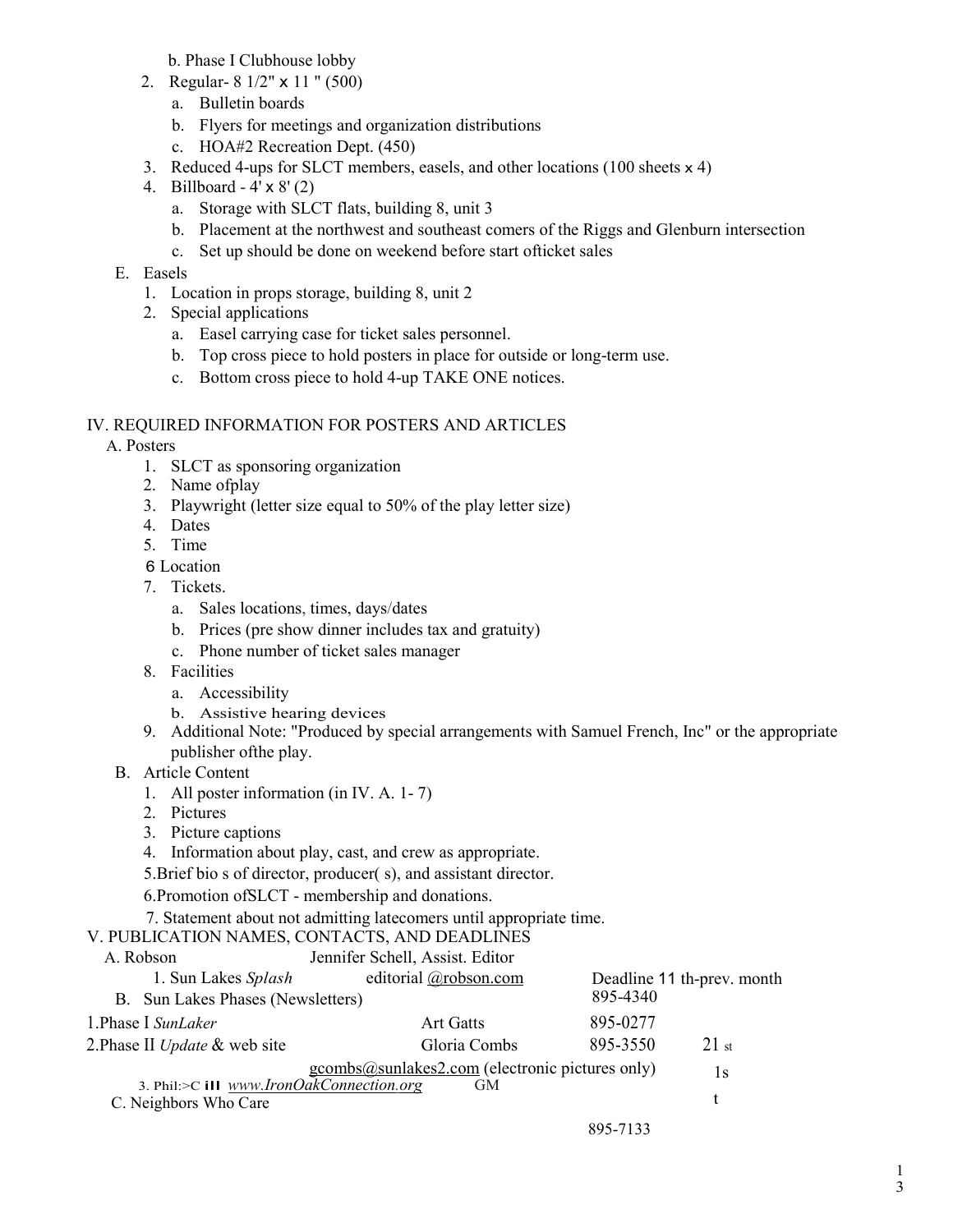| D.Renaissance            | $E$ General                                  |                                   | Submit play desc., dates, etc. 2 months before play for NWC newsletter.<br>Kathy Meyer, Activities<br>Submit play desc., dates, etc. 2 months prior to production for newsletter | kathy.meyer@robson.com          | $1$ wk.                  |  |
|--------------------------|----------------------------------------------|-----------------------------------|----------------------------------------------------------------------------------------------------------------------------------------------------------------------------------|---------------------------------|--------------------------|--|
|                          | 1. Independent                               |                                   | (at least 1 week ahead)                                                                                                                                                          |                                 |                          |  |
|                          |                                              |                                   | 325 E Elliot #21 (east of Arizona avenue)                                                                                                                                        | FAX 926-1019                    |                          |  |
|                          |                                              | Chandler AZ 85225-1127            |                                                                                                                                                                                  |                                 | chandlernews@newszap.com |  |
|                          |                                              | Submit as text $\&$ pies as j-peg |                                                                                                                                                                                  |                                 |                          |  |
|                          | 2. Tribune                                   |                                   | 3871 S. Gilbert Rd., #106 (daily)                                                                                                                                                | 480-896-65<br>$\theta$          |                          |  |
|                          | 3. Arizona Republic                          |                                   | Kyle Lawson                                                                                                                                                                      | 602-444-8647                    | 2 wks                    |  |
|                          |                                              |                                   |                                                                                                                                                                                  | kyle.lawson@arizonarepublic.com |                          |  |
|                          |                                              |                                   | Chandler/Ocotillo/Sun Lakes in Republic                                                                                                                                          |                                 | 3 wks                    |  |
|                          | Art Sloane                                   |                                   | artgbeard@aol.com                                                                                                                                                                | 802-6810                        |                          |  |
| 23610 Desert Burst Court |                                              |                                   |                                                                                                                                                                                  |                                 |                          |  |
|                          | 4. San Tan News                              |                                   | $laurie$ ( $\partial$ ) santansun.com                                                                                                                                            | 480-732-0250                    |                          |  |
|                          |                                              |                                   | Laurie Fagan (send e-mail only, no attachment) www.santansun.com                                                                                                                 |                                 | 2 wks                    |  |
|                          |                                              |                                   | 5. The Dreamcatcher Solera soleranews@yahoo.com                                                                                                                                  | 802-6996                        |                          |  |
|                          |                                              |                                   | Kim Price, 6360 S. Mountain Blvd., Chandler                                                                                                                                      | month prior,                    | 15 <sub>th</sub>         |  |
|                          | 6. SunBird News                              |                                   | tisha@sunbirdhoa.phxcoxmail.com                                                                                                                                                  | 802-4901                        | 13 <sup>th</sup>         |  |
|                          | By $13th$ of the month prior to publication  |                                   |                                                                                                                                                                                  |                                 |                          |  |
|                          | D. Television<br>1. Sun Lakes Cable (scroll) |                                   | (reference the form)<br>Barbara Carr                                                                                                                                             | 895-8084<br>895-7982            |                          |  |
|                          | Sun Lakes TV News<br>$2^{\circ}$             |                                   | sunlakesnews49@earthlink.com                                                                                                                                                     |                                 |                          |  |
| Е.                       |                                              |                                   | Organizations and potential SLCT member liaisons                                                                                                                                 |                                 |                          |  |
|                          | 1. Rotary                                    |                                   |                                                                                                                                                                                  |                                 |                          |  |
|                          | Kiwanis<br>$\overline{2}$                    |                                   |                                                                                                                                                                                  |                                 |                          |  |
|                          | F.Red Hat Groups                             |                                   |                                                                                                                                                                                  |                                 |                          |  |
|                          | <b>Updated 3-15-06</b>                       |                                   |                                                                                                                                                                                  |                                 |                          |  |
|                          |                                              |                                   |                                                                                                                                                                                  |                                 |                          |  |

#### **FLIER GUIDELINES**

(Flier designer works through publicity coordinator for information)

To include in order: [italics indicate statement wording]

• SLCT Logo

production logo: includes name of show, the largest print

#### author's name 50% of title

[see copyright instructions printed on the inside of the script]

- dates of production [prominent, but not as large as title and author]
- optional: identify if show is a farce, comedy, etc. location of production [e.g. San Tan Ballroom, Cottonwood CC]
- time of production
- *Show-only* \$[amount] *(indicate which evenings)*
- [days] *Dinner* & *Show Tickets* \$[amount] *(includes tax* & *gratuity)*
- *Ticket Sales Begin* [date]
- times of sales
- $location(s)$  of sales
- *Show-only tickets available at door evening of performance IF A VA/LABLE*
- *Ticket Information:* [name of coordinator with phone number]
- somewhere: *Assistive Hearing Devices Available*
- *Produced by special arrangement wi* [whichever company holding rights]. Small font at the bottom .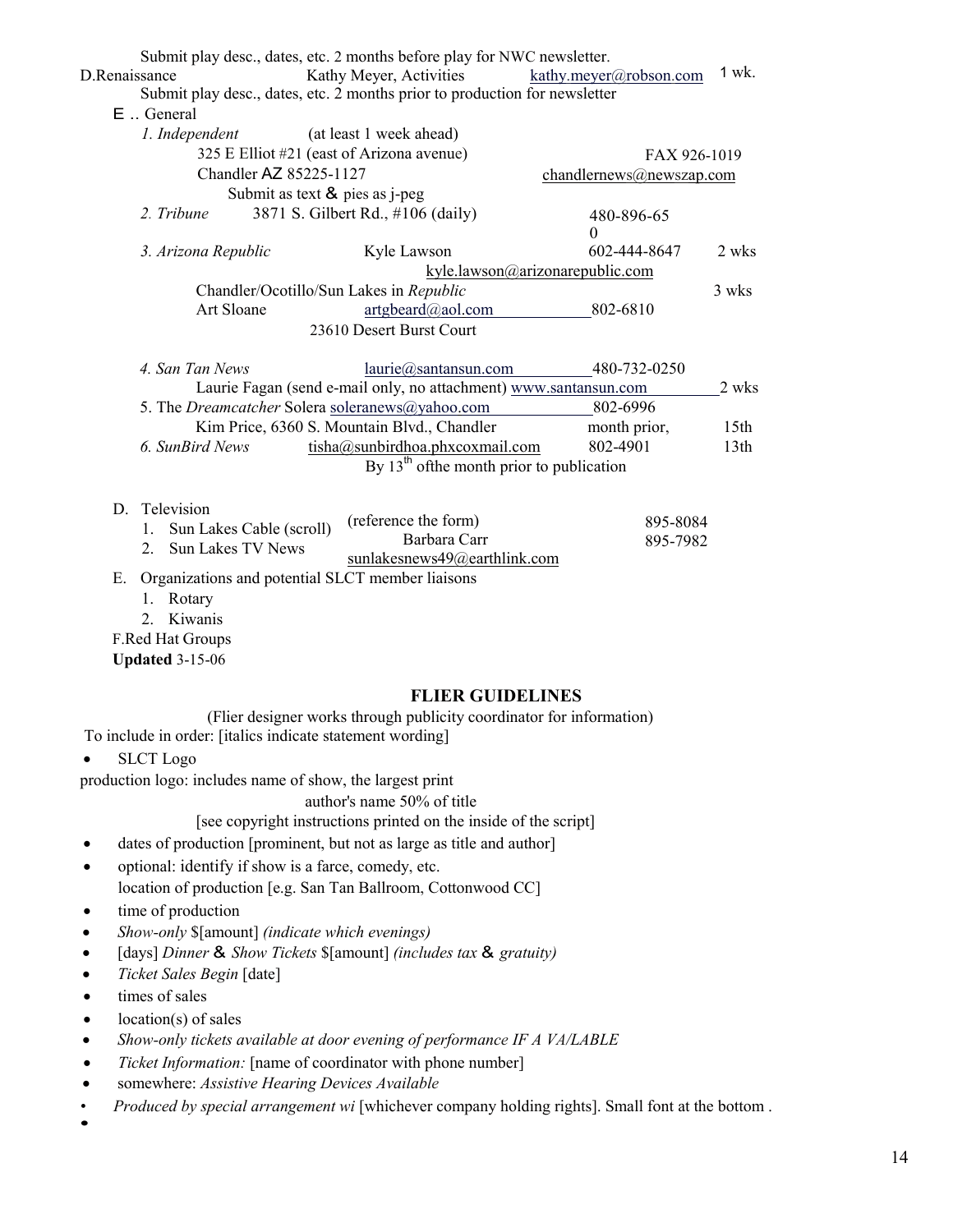## **PROGRAM GUIDELINES**

#### (Program designer works through the producer for information.)

#### COVER:

- SLCT logo, but not bigger than title of show or playwright's name.
- "presents" [optional]
- title of show, largest print
- playwright's name, half the size of title of show (see copyright guidelines on front cover of script)
- month, dates, year of production
- location of performance
- statement: For the safety of the actors, the use of electronic equipment and cameras is prohibited.
- in small letters at bottom: Produced in cooperation with [name publishing company holding rights]

#### INSIDE COVER:

- SLCT logo
- title of show
- playwright's name
- Director
- Producer
- Assistant Director [with Director's discretion, could be listed with production crew]
- cast of characters [indicate if listing in alphabetical or appearance order]
- time/location the show takes place [e. g. New York, the present]
- list number of acts/scenes
- intermission location and length

CAST INFORMATION: this is pretty much up to the style of the program designer. Usually it is:

- actor's name and the character being played.
- actor's bio, usually listed in alpha order rather than order of appearance [be sure to edit the bios to conform in style and length]
- production crew bios:
- Producer's then Director's bios follow cast [Director's bio is usually the last of the listings and can be the length the Director wishes]
- Assistant Director's optional at Director's discretion, usually before Producer, then Director

CREDITS: Be sure to list any "thank you" for anyone who has supplied or assisted in some way to the production that is not a member ofSLCT [e.g. someone whose furniture, props, etc. are being used]; or a service [e.g. taxidermy] .

| $\alpha$ ARCHIIY $\alpha$ |                                                                     |  |
|---------------------------|---------------------------------------------------------------------|--|
|                           | PRODUCTION CREW: should include the following order [if being used] |  |
| .                         |                                                                     |  |

| stage manager                                                                                                                                                                                                  | crew                                                                                                                                                                 |                                                                                                                                                                                                                                                  |
|----------------------------------------------------------------------------------------------------------------------------------------------------------------------------------------------------------------|----------------------------------------------------------------------------------------------------------------------------------------------------------------------|--------------------------------------------------------------------------------------------------------------------------------------------------------------------------------------------------------------------------------------------------|
| set:                                                                                                                                                                                                           | costumes crew                                                                                                                                                        | ticket sellers                                                                                                                                                                                                                                   |
| designer<br>construction crew chief<br>assistants<br>load-in/out assistants<br>dressing coordinator<br>assistants<br>lighting crew chief<br>assistants<br>sound crew chief<br>assistants<br>make-up crow ohicf | props:<br>gatherers<br>show runners<br>publicity:<br>coordinator<br>logo design<br>flier design<br>posters design<br>street signs<br>program<br>ticket sales manager | house manager<br>ushers<br>master prop & risers chief<br>list any mentees that may be<br>used for any of the above;<br>listed under their mentor<br>list any position in its proper<br>location that may have been<br>created for the production |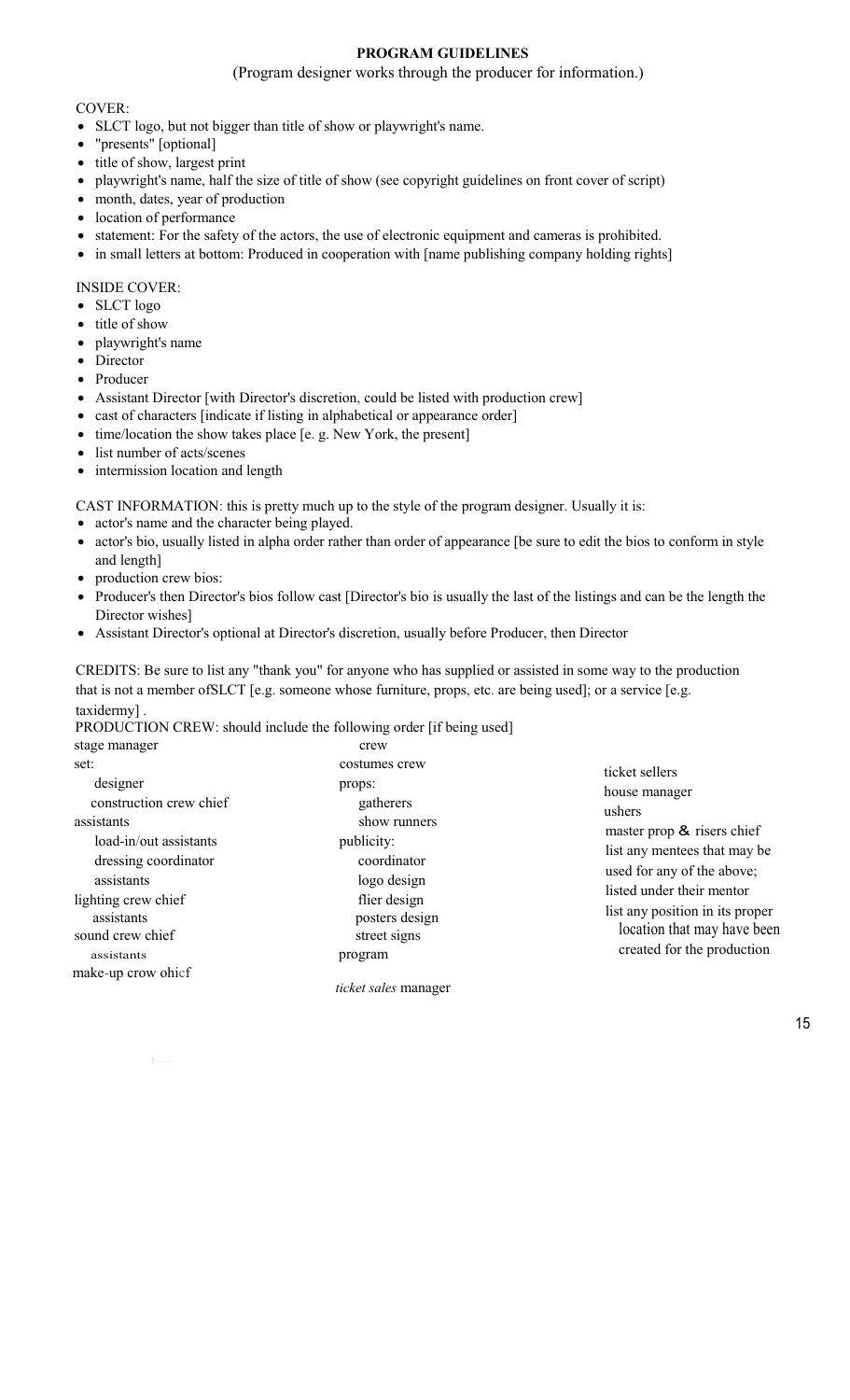e. SLCT INFORMATION: list as much as possible on the back cover:

• Board of Directors

the SLCT non-profit statement:

*Sun Lakes Community Theatre, Inc. (SLCT) is a non-profit organization under the 501 (c) (3) corporation. SLCT's mission is to provide live theatre performed by residents of all phases of the Sun Lakes (including Sun Lakes I. Cottonwood. Palo Verde. Ironwood. and Oakwood) and SunBird communities as well as to seek opportunities to tap and stretch the talents of the residents.* 

*Your help would be greatly appreciated as an annual donor to the SLCT organization as an Angel (\$500+), Patron (\$250+), Sponsoring (\$100+), Sustaining Member (\$50+, or Friend (\$20).* 

*If you are interested in joining the club or becoming a patron, please contact any of the board members.* 

- A MUST: List all the contributors with their donor designation [e.g. angels, sponsors, etc.]: *A note of special"thanks" to the following contributors who have helped further the mission of the Sun Lakes Community Theatre.* Get names from club treasurer.
- Try to get a sign up form on the bottom [to tear off] back page if possible. In any format your choose, it should include:
	- *I wish to be: \_a member --'placed on the SLCT mailing list*
	- name
	- address [two lines if possible]
	- city
	- phone
	- e-mail
	- *Please leave this form with an usher or e-mail the information to Carolyn Bodensteiner at cbodie@robsoncom.net.*

# CHECK WITH THE DIRECTOR

- to see s/he would like to add production comments
- for the paper color [usually only out/inside cover, inside pages are white]

# IF ROOM:

*MAKE IT AN EVENING OF FUN SLCT tickets make great gift certificates for family or friends* ... *or* ... *if you are a member of a Sun Lakes club, organize an outing and purchase group tickets to one of SLCT's productions. Group sales must be paid in full at the time of reservation. Contact* [ticket manager name with phone *number]for arrangements.* 

BE SURE TO CAREFULLY CHECK the copyright instructions to see if any other credits or instructions are listed.

BE SURE TO HAVE THE COPY PROOFED AND APPROVED by the Director and Producer.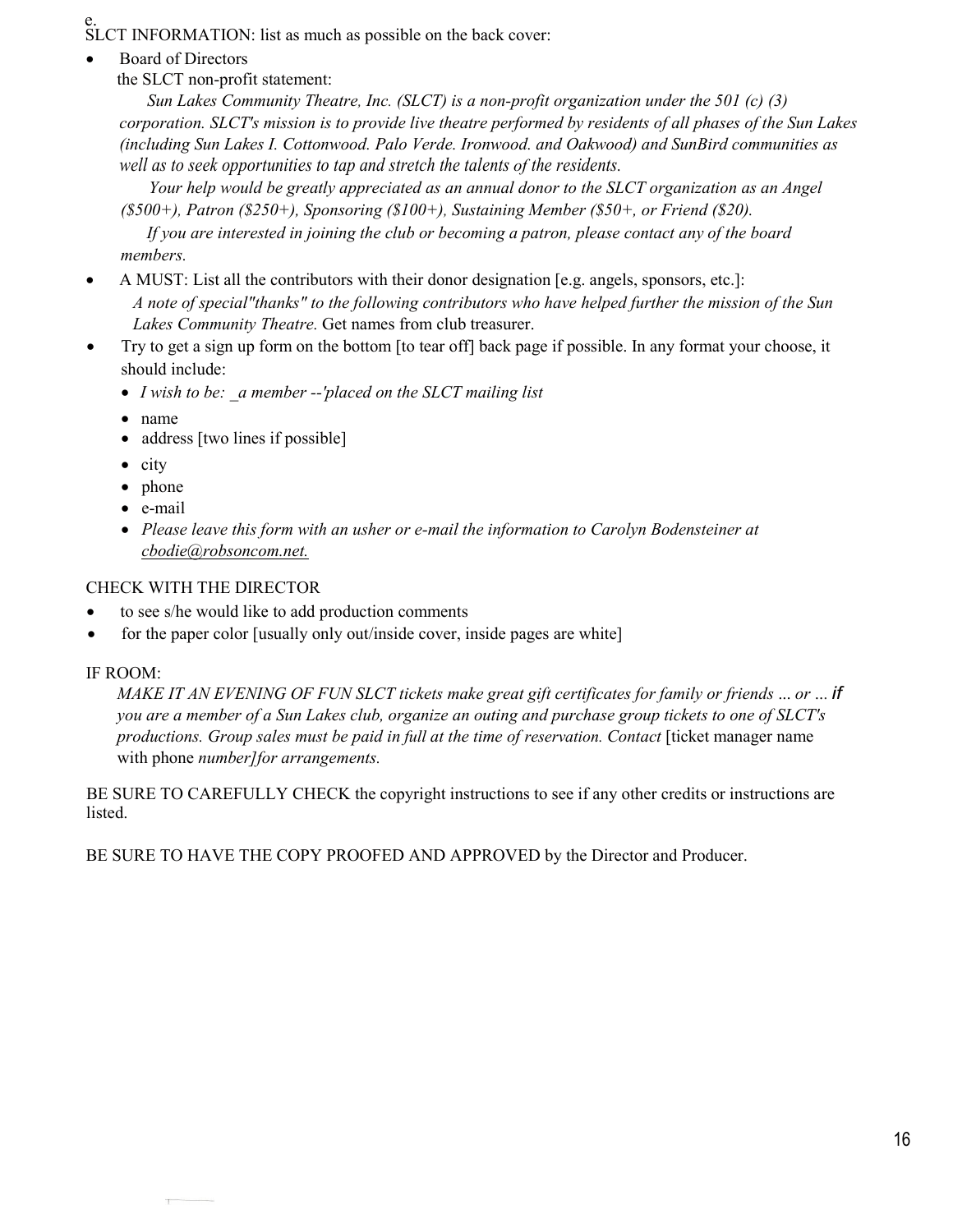#### HOUSE MANAGER

- 1. House manager is appointed by the director and reports to the director or the producer.
- 2. Risers are set up by a special crew according to the seating chart provided by the ticket person. House manager verifies, prior to each performance, the correct placement of chairs. Makes sure rows are numbered and numbers chairs with masking tape or other identifying substance.
- 3. Contacts and schedules ushers and obtains programs.
- 4. Greets theatergoers at pre-show dinners, as they enter the performance space, and during intermission. House manager may appoint a substitute.
- 5. Works closely with ticket person, lighting person, and sound person during run ofthe show.
- 6. Takes responsibility for dispensing and retrieving the assistive hearing devices. Use a license or credit card as security. Reports to sound chief any problems with devices.
- 7. Sends names of ushers to program designer in time for printing.
- 8. Checks dinner tables for correct # of chairs and purchases candles if needed.
- 9. Places programs on the dinner tables for guests to look at while waiting.
- 10. Obtain and keep track of usher pins & plaques.
- 11. Send names of ushers & frequency to treasurer for April dinner award.
- 12. Works with director and stage manager to be certain no one walks on stage or in the house after it opens for audience members.

#### USHERS

- 1. Ushers will report for duty at the time designated by the house manager.
- 2. Each person will check out a ''Usher'' tag fromthe house manager.
- 3. Ushers show patrons to their seats using the section and row number from their tickets and make sure that each person gets a program.
- 4. After all patrons are seated and the house managers gives the go-ahead to begin the show, ushers may seat themselves if they have purchased tickets or may leave the premises.
- 5. Patrons arriving late will be seated at a time appropriate to the lighting and run of the play. If late arrivals come in, they may be asked to remain behind the curtains if entrances are to be made from the back.
- 6. All patrons will be treated with the utmost respect and restraint ... no matter how late or crotchety they may seem.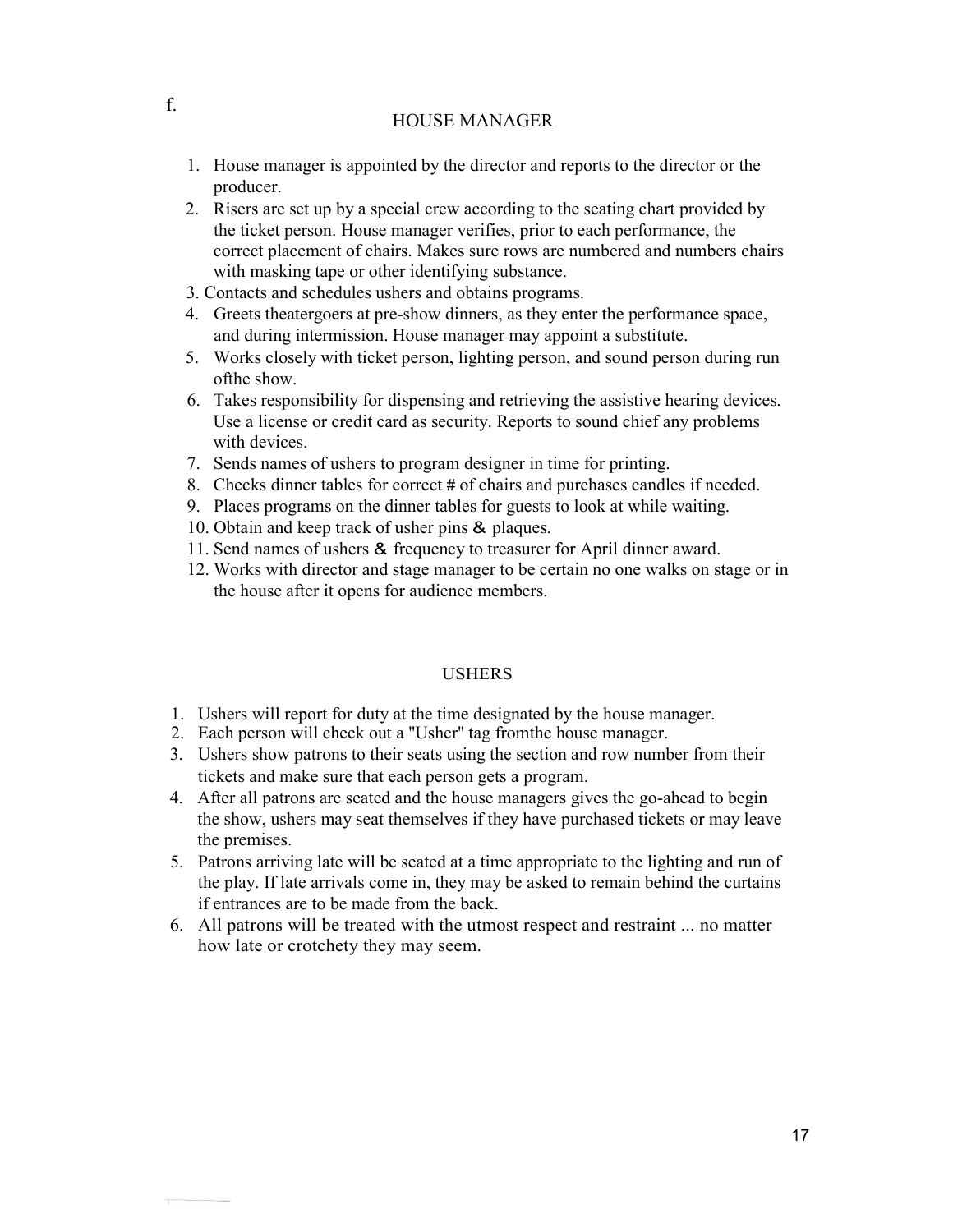# **TICKET SALES GUIDELINES**

- 1. The ticket crew chief is responsible for printing, marking, and selling tickets for the run ofthe show.
- 2. Keeps records ofthe income for both play tickets and dinner tickets.
- 3. After performance dates are determined, discusses with Producer where and when tickets will be so ld.
- 4. Contacts associations for permission to sell.
	- a. Phase I & Phase III: Visit the front desk and have the dates and times entered on the master calendar.
	- b. Phase II: Discuss with food and beverage personnel the dates and times of sales.
- 5. Advises the director of seating floor plan with a house of22l for fall and spring.
- 6. Makes up the master chart for seating and makes copies for each night and for the director, producer, and house manager.
- 7. Prepares ticket master sheets each performance date and one for each dinner date.
	- a. Proofread the master prior to having the tickets printed on card stock.
		- b. Tickets for each day are a different color. Alternate light and dark for each day for easy spotting.
		- c. Tickets for the dinner are the same color as the seat tickets for that night.
		- d. Normal printing order is for 240 admission tickets for each night (different colors) and 100 dinner tickets for the nights when dinners will be served corresponding in color to the play tickets for same night. Printing is usually done at Kinko's.
- 8. Numbers tickets using the approved seating chart.
	- a. Number each ticket as to row and seat number and rubber band each row number together.
	- b. Number dinner tickets by table number seating 10 at each table.
- 9. Assembles all tickets in groups by date and row. In the summer round set up, each ofthe three section is placed in a separate box
- 10. Dinner tickets are placed by date behind the performance tickets. (Each date should be a different color for easy identification).
- 11. Sales records: Sets up a ringed binder in which are kept the following:
	- a. Play seating chart (one for each date).
	- b. Dinner seating chart (one for each night when dinner will be served).
	- c. Sheet to record group attendance and date, name of group and seat numbers.
	- d. Daily sheet to record number oftickets and dinners sold.
	- e.Card stating "Make Checks Payable to SLCT"

f Card stating "Will be right back."

- f. Card stating ''Tickets are non-refundable, but may be exchanged."
- g.At least two sharp pencils with good erasers and two pens.

1. Copies of the menu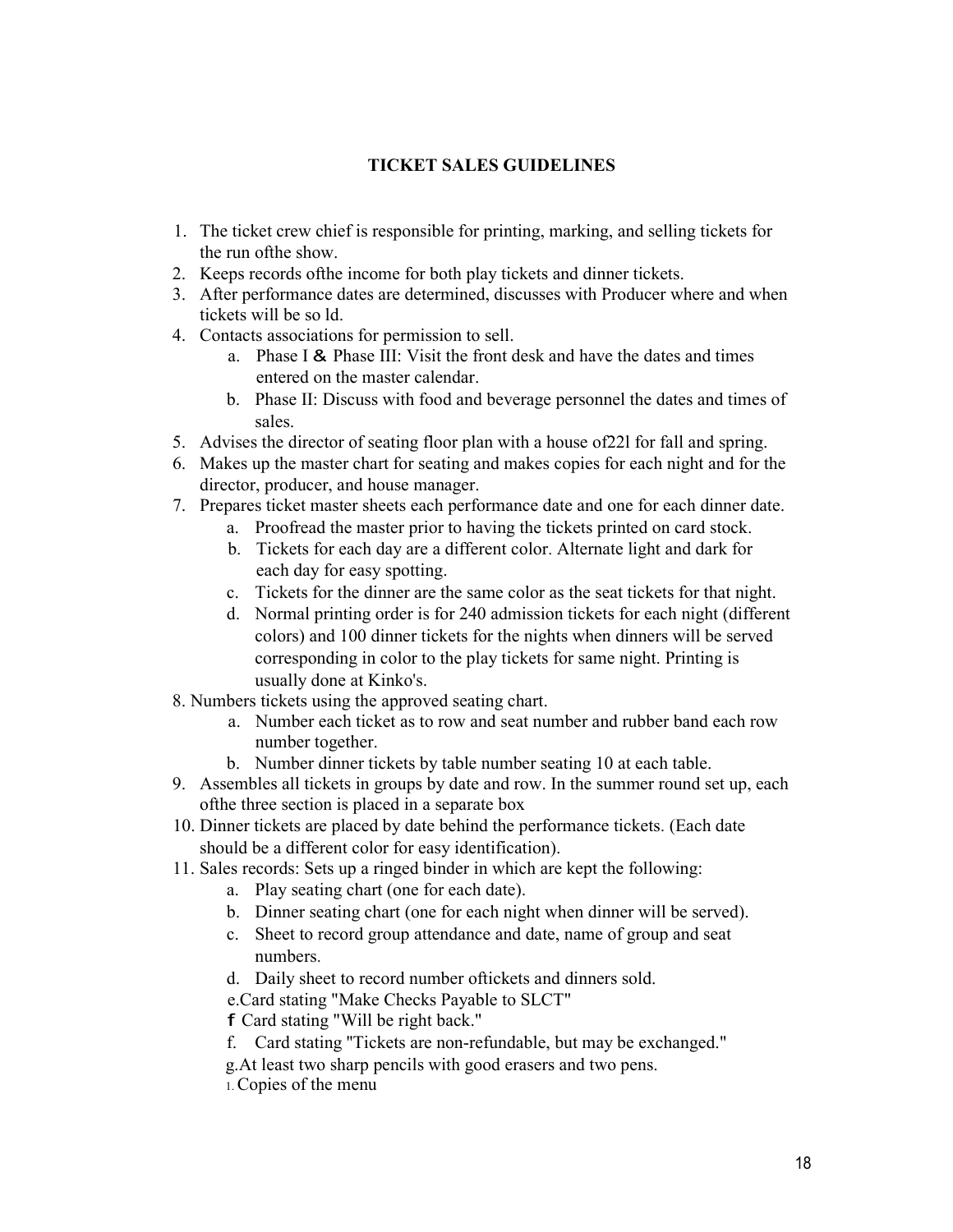Mark a "P" on seat chart if special meal is requested (usually pasta primavera)

- J. Reference chart for dinner/show ticket sales.
	- e.g.  $1 = $28$ 
		- 2=\$56
		- 3=\$84 etc.
- k. Pad on which to record requests for hearing aid devices.
- 1. ALL ENTRIES ON THE RECORD SHEETS & SEATING CHARTS DONE IN PENCIL!!!!!!!!
- 2. Obtains ticket sellers to sit at ticket tables during sales periods and on nights of the show for last minute ticket buyers. As selling begins, calls each seller the evening before regarding the time and place they should report.
- 3. Is responsible for setting up the ticket sales table and posters on each date or arranges for someone else to do it.
	- a. Goes over sales procedure with each seller.
	- b. After close of sales each day, picks up money and tickets and audits that day's sales.
	- c. Cash and report sheets go to SLCT treasurer once or twice a week.
	- d. Keeps daily chart of sales for easy reference of# oftickets sold
- 14. Sets up an easel/poster in the Sun Lakes I lobby and in the ticket area at Phase II. Check with Phase **III.**
- 15. Notifies the catering department
	- a. Friday before of tentative dinner sales, and find out absolute deadline for sales.
	- b. Two days in advance regarding number of dinners purchased for each night.
	- c. Also keeps house manager abreast of sales.
- 16. Each evening give copy of the seating chart(s) to Food and Beverage and House Manager for reference.
- 17. Answers phone calls for tickets people wish to purchase on ''will-call.''
	- a. Mark the appropriate chart
	- b. Pull the tickets and place them in an envelope with the name of the purchaser and ticket numbers on the front. Request that check be mailed.
	- c. Label with amount due or prepaid.
	- d. Do not sell will-call tickets for the dinners.
	- e. dinners must be pre-paid.
- 18. Sorts ''will-calls'' by date of performance and alphabetically. Either the ticket chairperson or designee at the ticket table must collect the money and enter it on the daily cash sheet.
- 19. Obtains \$200.00 in change from the treasurer. \$100 in \$1.00 bills to be kept by Ticket Manager.
- 20. Keep separate count of each night's dinners for Treasurer to compare with charges from Food and Beverage.
- 21. Reports on sales at the cast party and at the first board meeting after the close of the show.